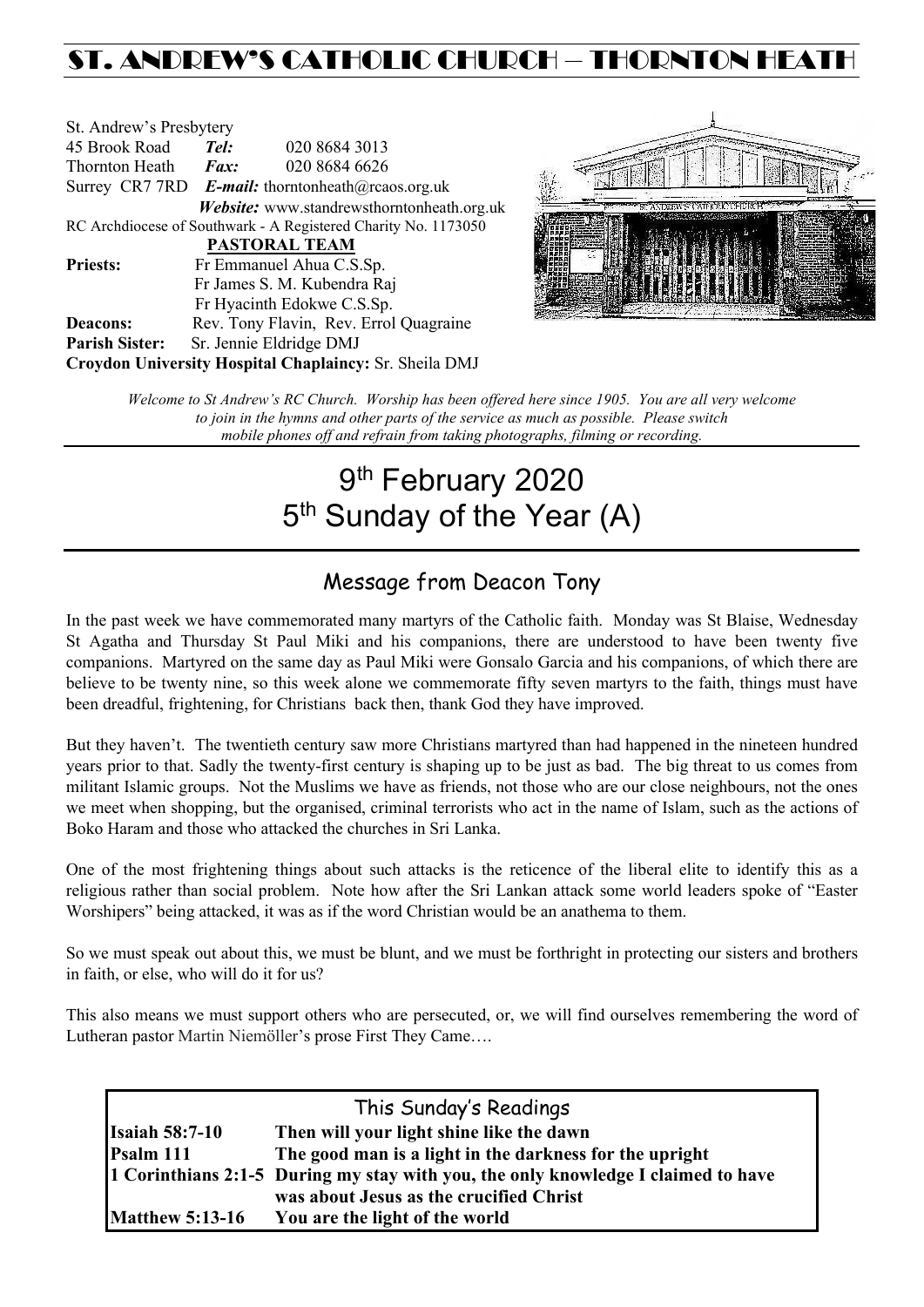|  |  |  | Diary for the Week |  |
|--|--|--|--------------------|--|
|--|--|--|--------------------|--|

|                                           |                               | $5.51$ $7.7$ $1.01$ $1.10$ $1.7$ $0.01$ |                                      |
|-------------------------------------------|-------------------------------|-----------------------------------------|--------------------------------------|
| Sunday 9 <sup>th</sup> February           |                               | 6.00pm (Saturday) First Mass of Sunday  | Peace in Southern Cameroon           |
| $5th$ Sunday of the Year                  |                               |                                         |                                      |
|                                           | 9.30am                        | Mass                                    | Francis John Hampshire RIP           |
|                                           | 11.30am                       | Mass                                    | Barbara Eileen Scott RIP (Anniv)     |
|                                           | 5.00pm                        | <b>Rosary</b>                           |                                      |
|                                           | $5.15 - 5.45$ pm              | <b>Exposition and Benediction</b>       |                                      |
|                                           | 6.00 <sub>pm</sub>            | Mass                                    | Theresa Epie (Thanksgiving)          |
|                                           | $7.00 - 9.00$ pm              | <b>Charismatic Prayer Group</b>         |                                      |
| Monday 10 <sup>th</sup> February          | 7.30am                        | Mass                                    | Marianne Hayfron (Birthday)          |
| Saint Scholastica                         | 10.00am                       | Mass                                    | Mr Leslie Michael RIP (Anniv)        |
| 1 Kings 8:1-7. 9-13                       | $5.45 - 7.15$ pm              | <b>Beavers (hall)</b>                   |                                      |
| Mark 6:53-56                              | $7.00 - 8.00 \text{pm}$       | <b>Parish Surgery</b>                   |                                      |
|                                           | $7.30 - 9.00$ pm              | Scouts (hall)                           |                                      |
| Tuesday 11 <sup>th</sup> February         | 7.30am                        | Mass                                    | Francis John Hampshire RIP           |
| Our Lady of Lourdes                       | 10.00am                       | Mass                                    | Special Intention of Patricia Wocial |
| World Day for the Sick                    |                               |                                         |                                      |
| 1 Kings 8:22-23. 27-30                    |                               |                                         |                                      |
| Mark 7:1-13                               |                               |                                         |                                      |
| <b>Wednesday 12<sup>th</sup> February</b> | 7.30am                        | Mass                                    | Pat McMahon RIP                      |
| Feria                                     | 10.00am                       | Mass                                    | Catherine Viegas RIP                 |
| 1 Kings 10:1-10                           | 2.00 <sub>pm</sub>            | <b>Active Retirement Group</b>          |                                      |
| Mark 7:14-23                              | 6.00 <sub>pm</sub>            | <b>Lectio Divina Group (hall</b>        |                                      |
|                                           |                               | annex)                                  |                                      |
|                                           | 6.30pm                        | <b>First Holy Communion</b>             |                                      |
|                                           |                               | <b>Parents Meeting (hall)</b>           |                                      |
|                                           | 7.30pm                        | <b>Legion of Mary (hall annex)</b>      |                                      |
| Thursday 13 <sup>th</sup> February        | 7.30am                        | Mass                                    | Margaret Lehane RIP                  |
| Feria                                     | 10.00am                       | Mass                                    | Frank (Thanksgiving)                 |
| 1 Kings 11:4-13                           | $7.00 - 8.30$ pm              | <b>Cubs (St James the Great)</b>        |                                      |
| Mark 7:24-30                              |                               |                                         |                                      |
| Friday 14 <sup>th</sup> February          | 7.30am                        | Mass                                    | Mary McAleer RIP                     |
| Saints Cyril and Methodius                | 10.00am                       | Mass                                    | John & Winifred Devine & Deceased    |
| Acts 13:46-49, Luke 10:1-9                | 6.30pm                        | <b>Brownies/Guides (hall)</b>           | Members of the family                |
| Saturday 15 <sup>th</sup> February        | 9.30am                        | Mass                                    | Kathleen Hill RIP                    |
| Feria                                     | 10.00am                       | <b>Rosary</b>                           |                                      |
| 1 Kings 12:26-32; 13:33-                  | $10.00 - 10.30$ am            | <b>Confessions</b>                      |                                      |
| 34                                        | $5.00 - 5.30$ pm              | <b>Confessions</b>                      |                                      |
| Mark 8:1-10                               | 6.00 <sub>pm</sub>            | First Mass of Sunday                    | Paul Etuka RIP                       |
| <b>Sunday 16th February</b>               | 9.30am                        | Mass                                    | Parishioners                         |
| $6th$ Sunday of the Year                  | 11.30am                       | Mass                                    | Teresa & Kevin Aidoo RIP             |
|                                           | 5.00pm                        | Rosary                                  |                                      |
|                                           | $5.15 - 5.45$ pm              | <b>Exposition and Benediction</b>       |                                      |
|                                           | 6.00 <sub>pm</sub>            | Mass                                    | Kidane Family RIP                    |
|                                           | $7.00 - 9.00$ pm              | <b>Charismatic Prayer Group</b>         |                                      |
|                                           |                               |                                         |                                      |
|                                           |                               |                                         |                                      |
|                                           |                               | Money Matters                           |                                      |
|                                           | <b>Collection Last Sunday</b> |                                         | £1,357.25                            |

|                     | Money Matters                            |                            |  |
|---------------------|------------------------------------------|----------------------------|--|
|                     | <b>Collection Last Sunday</b>            | £1,357.25                  |  |
|                     | Payment by Standing Order                | 700.00                     |  |
|                     | Total offertory                          | £2,057.25                  |  |
|                     | Second collection for Racial Justice Day |                            |  |
|                     | Thank you for your generosity            |                            |  |
| Altar Servers       |                                          | Church Cleaners            |  |
| This week<br>Team 1 |                                          | This week Fifi's Group     |  |
| Next week<br>Team 2 |                                          | Next week Sancho's Dusters |  |
|                     |                                          |                            |  |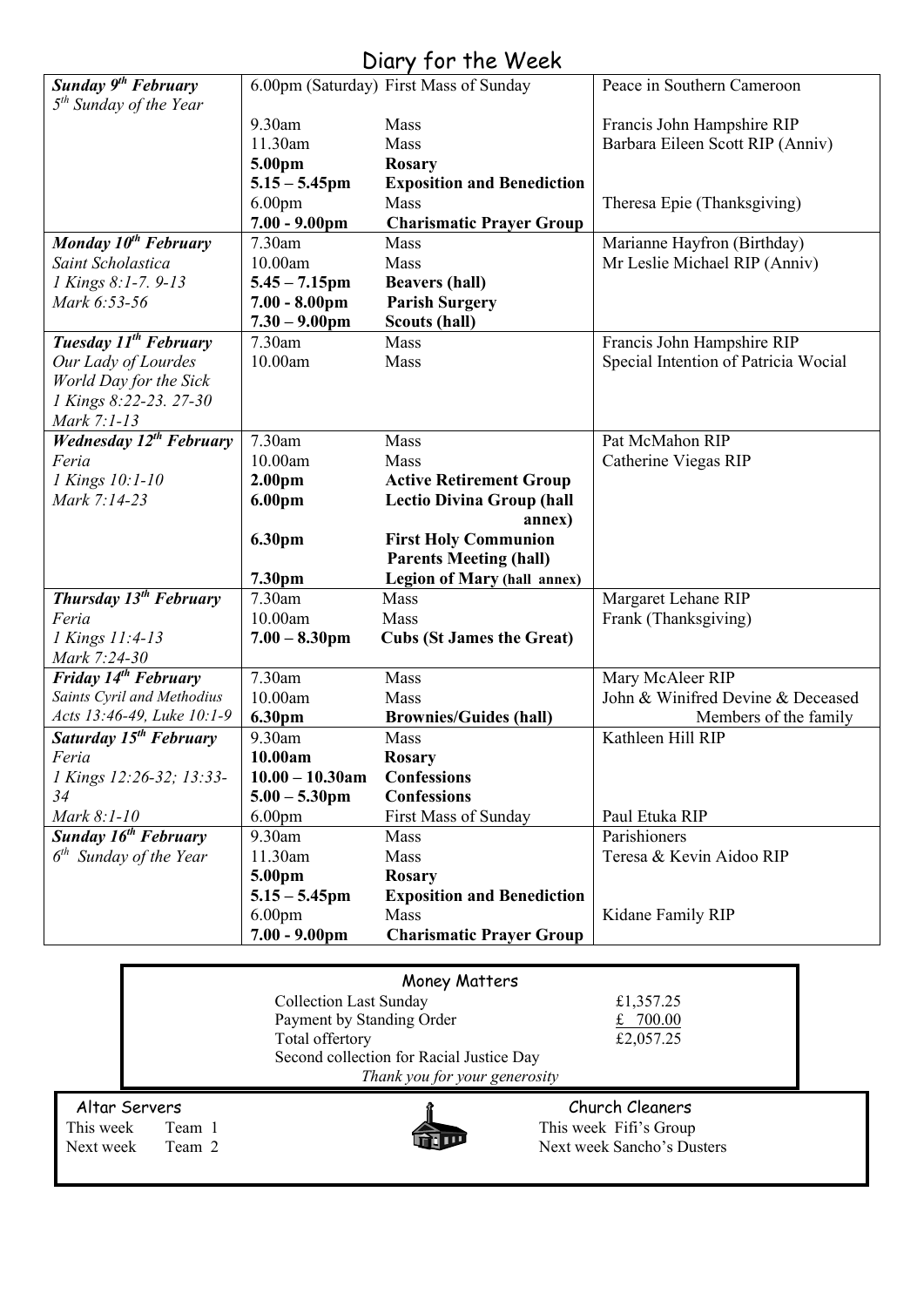### St. Andrew's Parish Notices

#### **SECOND COLLECTION FOR RACIAL JUSTICE SUNDAY**

This weekend the Catholic Church in England and Wales will celebrate Racial Justice – the theme is: "You are at the heart of the Church", it will celebrate the contribution travelling communities make to the Church in England and Wales. It is an opportunity for all Catholics to pray for, reflect and respond to racial justice matters within the Church and wider society. Racial Justice Sunday should encourage proactive discussions on overt and covert forms of racism experienced by fellow Catholics from the travelling communities. To support the Church in its work with travellers, a second collection will be taken and your contributions, however great or small will help to make a difference.

#### **WEEKLY ADORATION**

Please join us in the weekly Friday Adorations which will take place every Friday here at St Andrews from 10am – 10pm. All are very welcome to participate.

#### **FAMILY HOLY HOUR**

Please note that because we will now have the weekly Friday Adorations, the Family Holy Hour will now not take place.

#### **WORLD DAY OF THE SICK**

Archbishop John would like highlight the  $28<sup>th</sup>$  World Day of the Sick, which takes place on Tuesday  $11<sup>th</sup>$ February.

The theme this year is *'Come to me, all you who labour and are burdened",* and in relation to this matter, Pope Francis is encouraging in healthcare workers the human warmth and personalised approach of Christ, the Good Samaritan.

#### **MEETING WITH THE ARCHBISHOP**

All Priests in the Archdiocese including our Priests will be joining the Archbishop for an all night meeting on 12- 13<sup>th</sup> February in Croydon. Our Priests will be praying for all of us.

#### **LENT**

As part of celebrating the Year of the Word, during Lent we will be having reflections on our Lent Scripture Project. These will be held every Thursday evening starting on 27<sup>th</sup> February for six weeks with the last one on 2<sup>nd</sup> April, at  $7.30 - 9.00$ pm in the hall.

#### **ALTAR SERVERS MEETING**

A meeting has been arranged for all Altar Servers on Saturday 29<sup>th</sup> February at 11.00am in the Church. Parents are also invited to attend. Please can everyone ensure that they attend this important meeting.

#### **COLLECTION FOR THE WHITE FLOWER APPEAL – SOCIETY FOR THE PROTECTION OF UNBORN CHILDREN (SPUC)**

Gill Gilhooly would like to thank everyone on behalf of SPUC for the fantastic response given at the weekend of 26<sup>th</sup> January for the second collection. We collected over £670 and 100 cards were signed after the Masses which SPUC are collating and will present to the Prime Minister as soon as they receive an appointment with him – thank you all again.

#### **A DAY WITH JESUS**

You are invited to the 'A Day with Jesus' Ministry being held here at St Andrew's Church on every fourth Saturday of every month from  $12 - 4.00$ pm. The next one will be on Saturday  $22<sup>nd</sup>$  February, please see the notice board for full programme details and contacts.

#### **GHANAIAN COMMUNITY MEETING**

The group will be meeting on Sunday  $16<sup>th</sup>$  February after the 11.30am Mass in the hall.